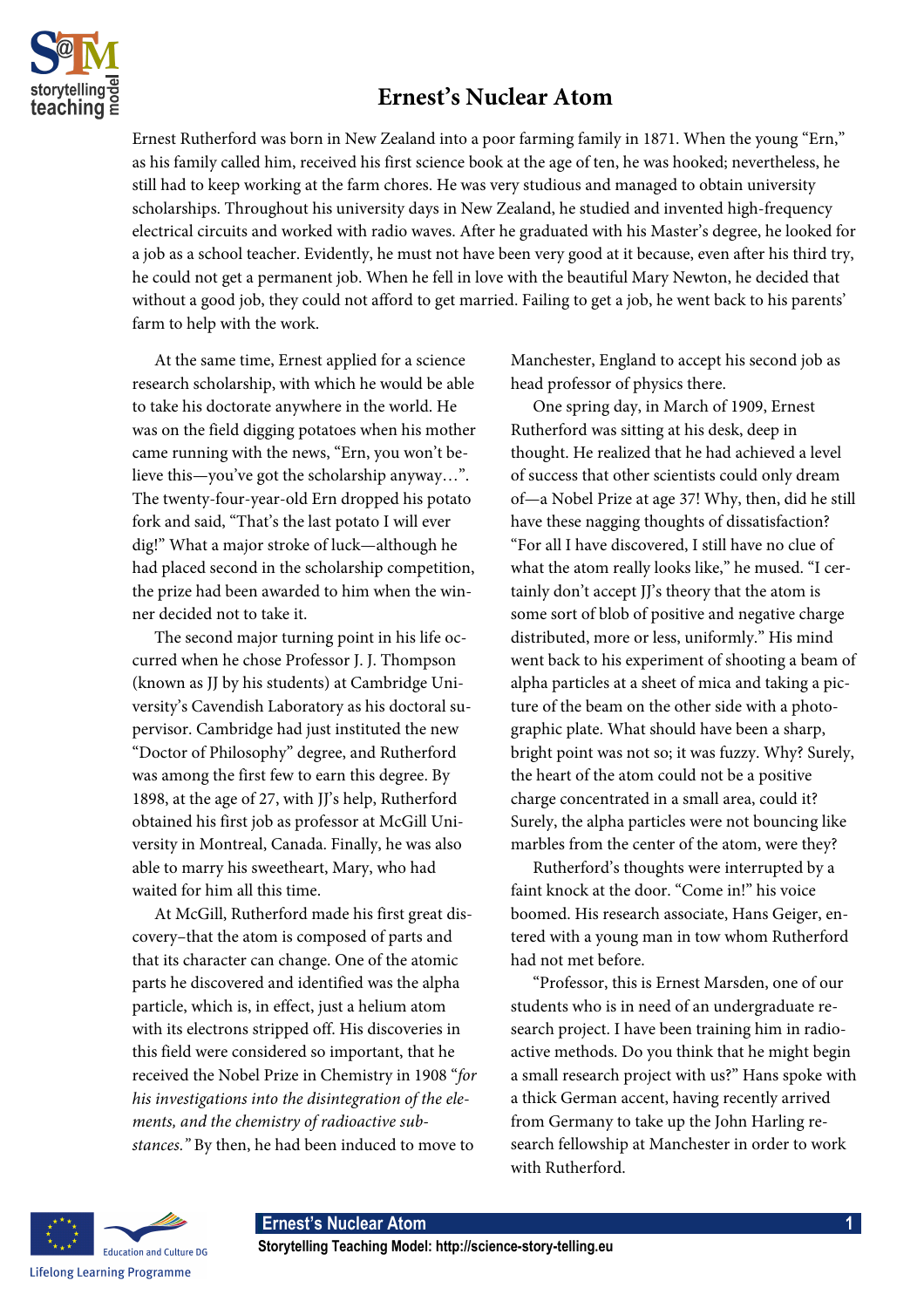

"I think that is a good idea, provided that Ernest is willing to work at the arduous task of observing scintillations."

"Scin-Scintillations, sir? What are they?" stammered Ernest.

"They are the tiny flashes of light when alpha particles strike a fluorescent screen. Of course, you can't see them unless you use a microscope, and your eyes can't detect them unless you first sit in total darkness for at least a half hour with your eyes open. Then, you must be prepared to stare into the microscope and hold your eyes open without blinking for at least two minutes at a time and count all the flashes you see. It's not easy."

"Sir, I am willing," replied the young Marsden.

Rutherford had a flash of inspiration. "Then, why don't we have Marsden, here, look for alphas that are scattered through a large angle? It has never been done before."

"Agreed," said Geiger.

"Then we will go ahead," replied Rutherford, and Marsden nodded. Rutherford, though, had a sheepish look on his face. What he had not said is that he had no confidence that Marsden would succeed. What if he failed? How would that affect the student's future studies?

Three days later, Rutherford, as usual sitting at his desk and writing, was interrupted by a loud knock at the door. Rutherford jumped, his concentration having been broken. "Come in!" he said with his usual booming voice.

The door swung open and Geiger strode in, obviously in an excited state. "Professor, Professor, we have made the most incredible discovery some of the alpha particles are coming backward towards the source!"

For a moment, Rutherford was at a loss for words. Then, he replied, "Hans, explain yourself!"

Geiger continued, "We have used a radium source to project alpha particles at a gold foil mounted on a thin, glass plate and find that about one in twenty-thousand of the alpha particles have their directions changed to such an extent that they emerge again at the side of incidence."

Rutherford was stunned. "That is incredible. If the atom is, indeed, like JJ says it is, that would be about the equivalent of shooting a 15-inch artillery shell against a target of tissue paper and having it bounce back towards the gunner!"

Geiger laughed, "I hadn't thought of it quite that way…."

Rutherford's eyes glazed over as he spoke to himself, "This means that we must, indeed, revise our picture of the atom. I wonder…."

Geiger interrupted, "Sir, should we complete the experiment and write it up for publication?"

"Yes, indeed. Let us do it with all haste."

The next two years passed like a whirlwind, with experiment after experiment revealing more detail about the scattering of alpha particles when passing through matter. It was the Sunday before Christmas in 1911 and the Rutherfords had decided to host a Christmas dinner for their friends and colleagues. After supper, Mrs. Rutherford served the traditional Christmas plum pudding. Instead of digging right in, Rutherford just stared at his pudding.

"Is something the matter, dear? Why don't you eat your pudding?" Mrs. Rutherford asked.

Rutherford uncharacteristically ignored her question and, instead, began to speak excitedly, "Now, I see it—why JJ's model cannot be right and what the atom must be like. It cannot be like this pudding with the negative charges like the plums and the positive charge like the dough. The positive charge must be concentrated in a small region in the center, and the negative charge must be located, perhaps, like a cloud around the center."

The dinner guests were suitably impressed by Rutherford's insight, and an animated conversation took place. The next morning at the laboratory, Rutherford met with Geiger, as usual.

Triumphantly, Rutherford announced, "Hans, I know what the atom looks like and how we must explain the large scattering of alpha particles. Most of its mass is concentrated near the center as the positive charge, and the negative charge in the form of electrons is much smaller and further away from the center."

Geiger appeared somewhat concerned. "Professor, that is certainly a revolutionary idea and will not be viewed too kindly by JJ."

Confidence rang in Rutherford's voice. "If JJ had not put forward a theory of his own, he would

 **2 Ernest's Nuclear Atom** 

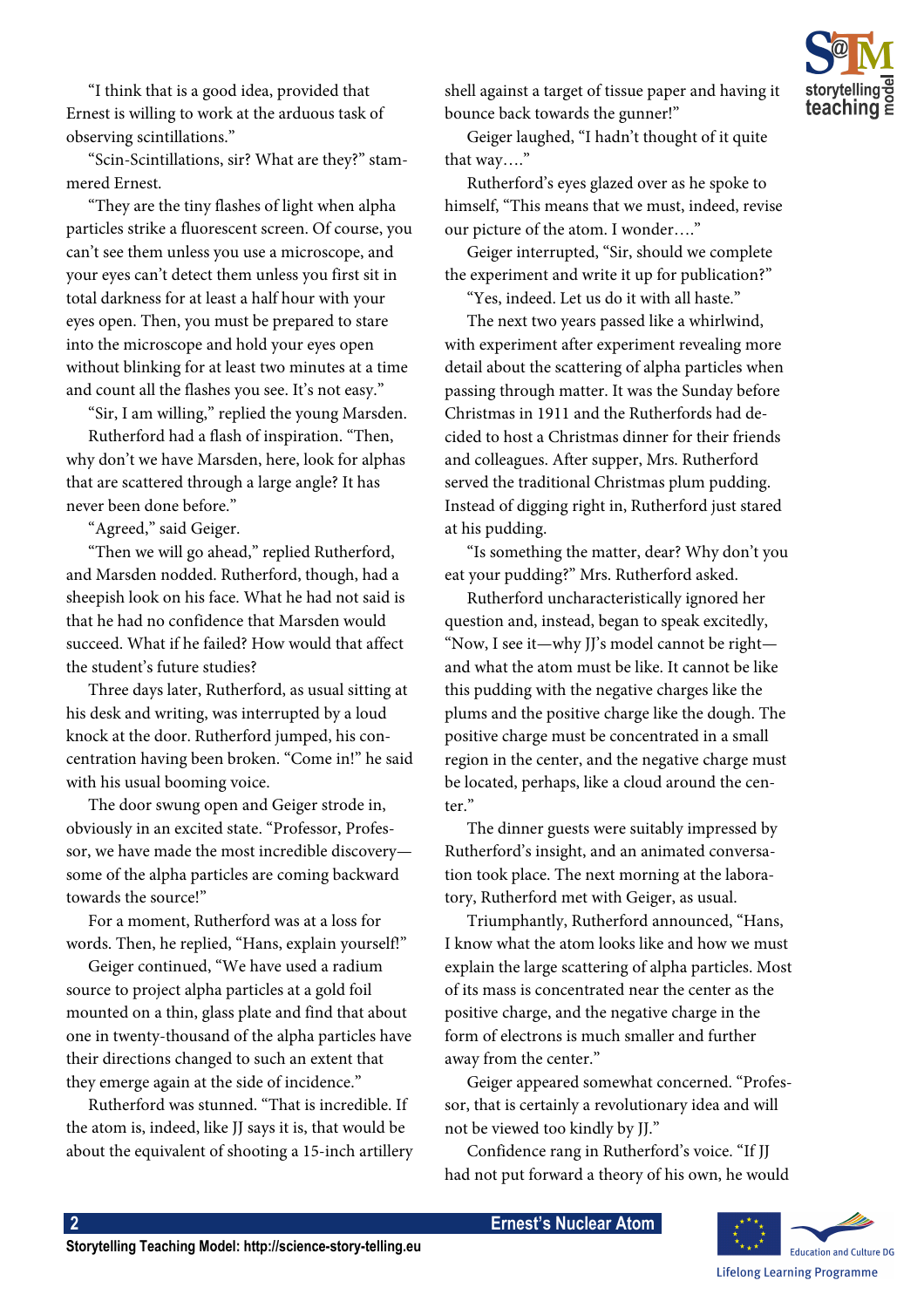

have to admit that I am right, as the evidence is very strongly against him."

Rutherford published the details of his new model of the atom, but not too many people believed him at the start. It remained up to Niels Bohr to join Rutherford and devise his Bohr atomic model, which was a refinement of Rutherford's idea and the first model that explained the atom in a way that was consistent with all the known observations.

So, that is the story of how the idea of the nuclear atom was born, but it was not until two years later that Rutherford first used the word "nucleus" to describe the center of the atom.

## **References**

- Geiger, H., & Marsden, E. (1909). On a diffuse reflection of the alpha particles. *Proceedings of the Royal Society of London A, 82*, 495–500.
- Moon, P. B. (1974). *Ernest Rutherford and the Atom*. London: Priory Press Limited.
- Niaz, M. (1998). From cathode rays to alpha particles to quantum of action: A rational reconstruction of structure of the atom and its implications for chemistry textbooks. *Science Education, 82*, 527–552.
- Reeves, R. (2008). *A Force of Nature: The frontier Genius of Ernest Rutherford*. New York, N.Y.: W. W. Norton & Company, Inc.
- Rutherford, E. (1911). The scattering of alpha and beta particles by matter and the structure of the atom. *Philosophical Magazine, 21*, 669–688.
- Wilson, D. (1983). *Rutherford: Simple genius.* Cambridge, MA: MIT Press.

**Ernest's Nuclear Atom** was edited by Cathrine Froese Klassen with the support the European Commission (project 518094-LLP-1-2011-1-GR-COMENIUS-CMP) and The University of Winnipeg, Canada, and is based, in part, on **Historical Background: Atoms** written by Peter Heering and on **Biography: Ernest Rutherford, 1st Baron Rutherford of Nelson** written by Elżbieta Kawecka and Marta Kawecka.

**Ernest's Nuclear Atom** was written by Stephen Klassen with the support the European Commission (project 518094-LLP-1-2011-1-GR-COMENIUS-CMP) and The University of Winnipeg, Canada. This publication reflects the views only of the author, and the Commission cannot be held responsible for any use which may be made of the information contained therein.